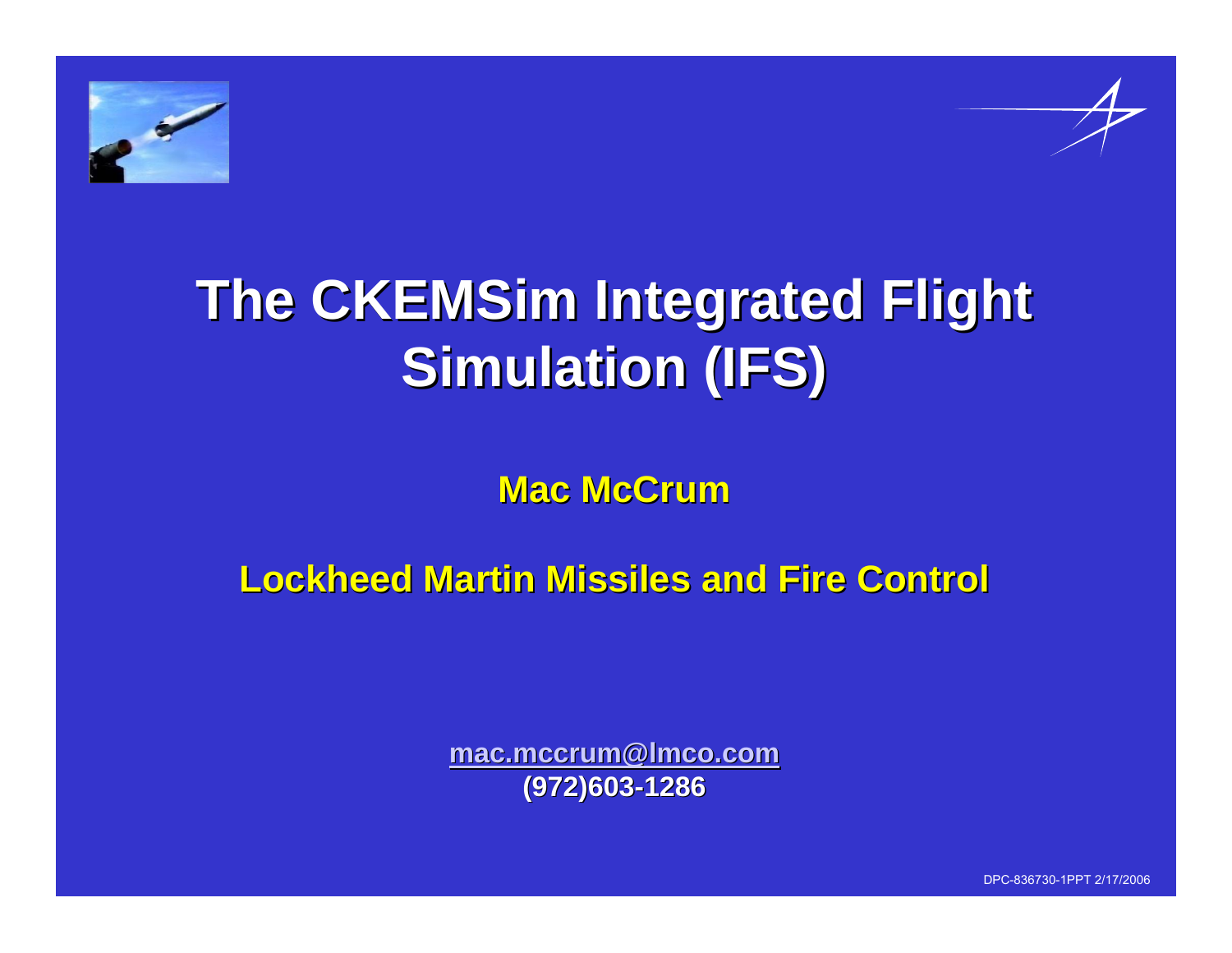

#### **Developing an IFS -Issues to Address Issues to Address**

"What is an IFS?" An IFS is any high fidelity non-real-time all **digital simulation that contains the missile system's flight software.** 

"Does that mean we need to (or want to) rewrite our engineering **simulation to match the language simulation to match the language of our tactical embedded code?" of our tactical embedded code?"**

**"If we mix languages, won't there be compatibility issues? What kinds of compilers work together?" kinds of compilers work together?"**

**"How do we pass data across the interfaces between components "How do we pass data across the interfaces between components compiled under different languages?" compiled under different languages?"**

**"For sensor "For sensor -driven embedded software, th driven embedded software, the data is much different e data is much different**  from the data passed to the old processor emulation. How do we **simulate the sensor output?" simulate the sensor output?"**

**"What pitfalls and strategies should I know about before I begin?"** 

**"What's in it for me? Should I argue about this requirement?"**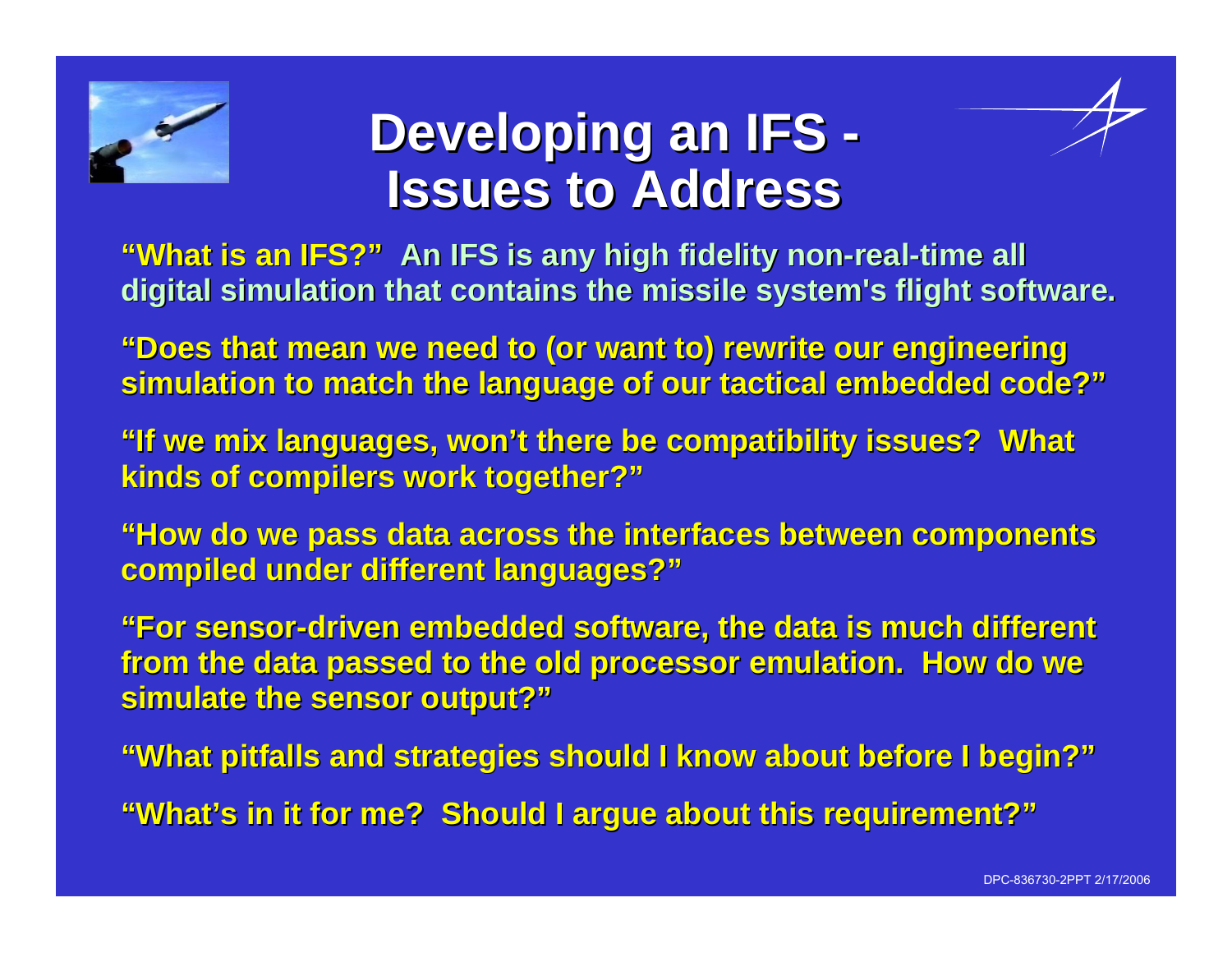

### **The CKEM Guidance Methods and Simulation Are Mature and Simulation Are Mature**



#### *The Fire Unit: The Fire Unit:*

- *Acquires the target Acquires the target*
- *Launches the missile Launches the missile*
- *Tracks the missile and target Tracks the missile and target via DayTV and FLIR*
- **Sends guidance updates to** *the missile via the RF Uplink. the missile via the RF Uplink.*

#### *The Missile: The Missile:*

- **Corrects course by firing small steering motors (ACMs)** *in the nose of the missile in the nose of the missile*
- *Target is destroyed by kinetic Target is destroyed by kinetic energy. energy.*



DPC-836730-3PPT 2/17/2006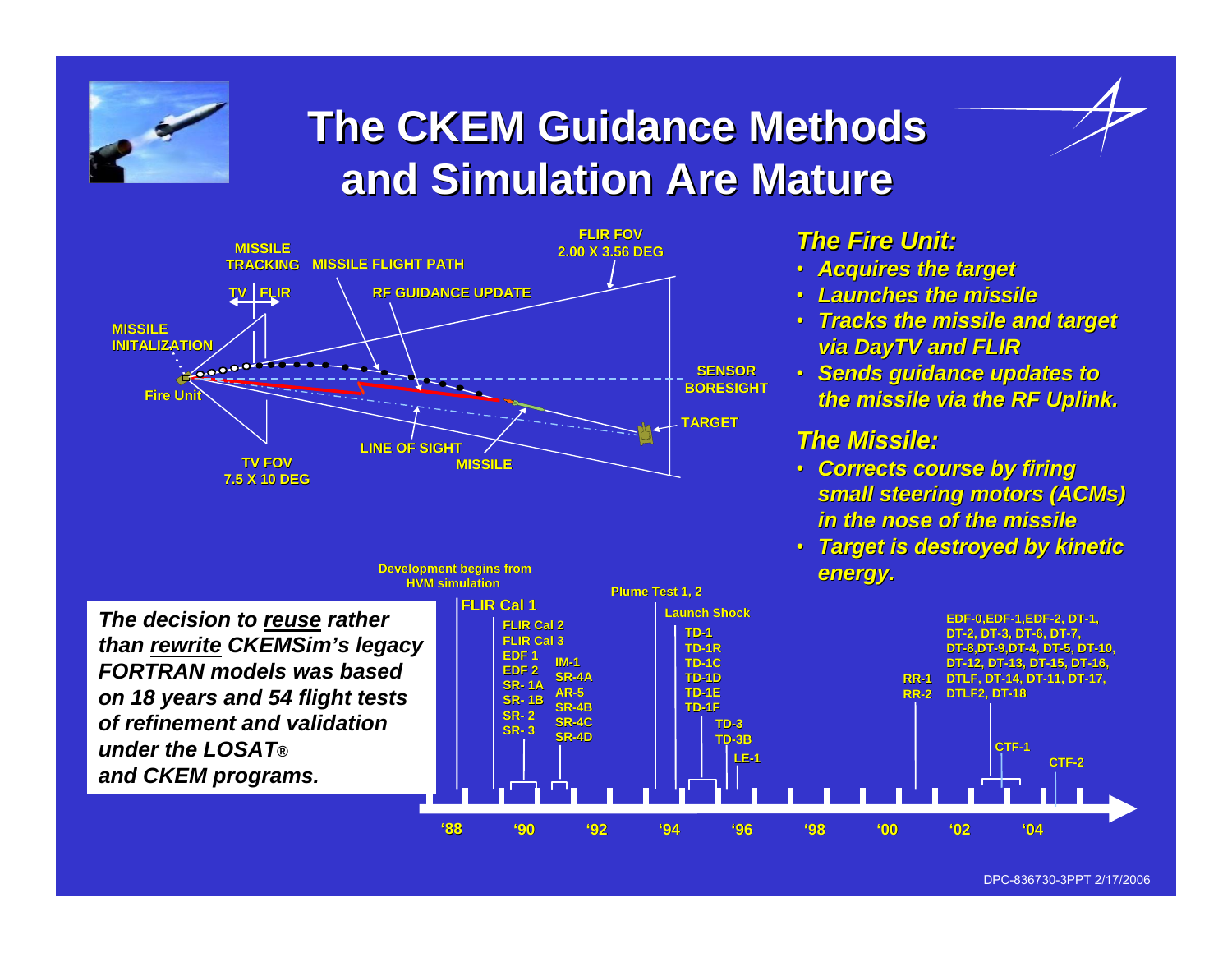

### **CKEMSim Data Flow with EOPSIM and CMOFS IFS EOPSIM and CMOFS IFS**



- *CKEM SOW required the development of an Integrated Flight Simulation (IFS).*
- *The existing FORTRAN simulation was adapted by replacing the GEU and Fire Unit FORTRAN emulations with embedded code. FORTRAN emulations with embedded code.*
- *A high fidelity synthetic scene gene A high fidelity synthetic scene generator was needed to drive th rator was needed to drive the tracker software. e tracker software.*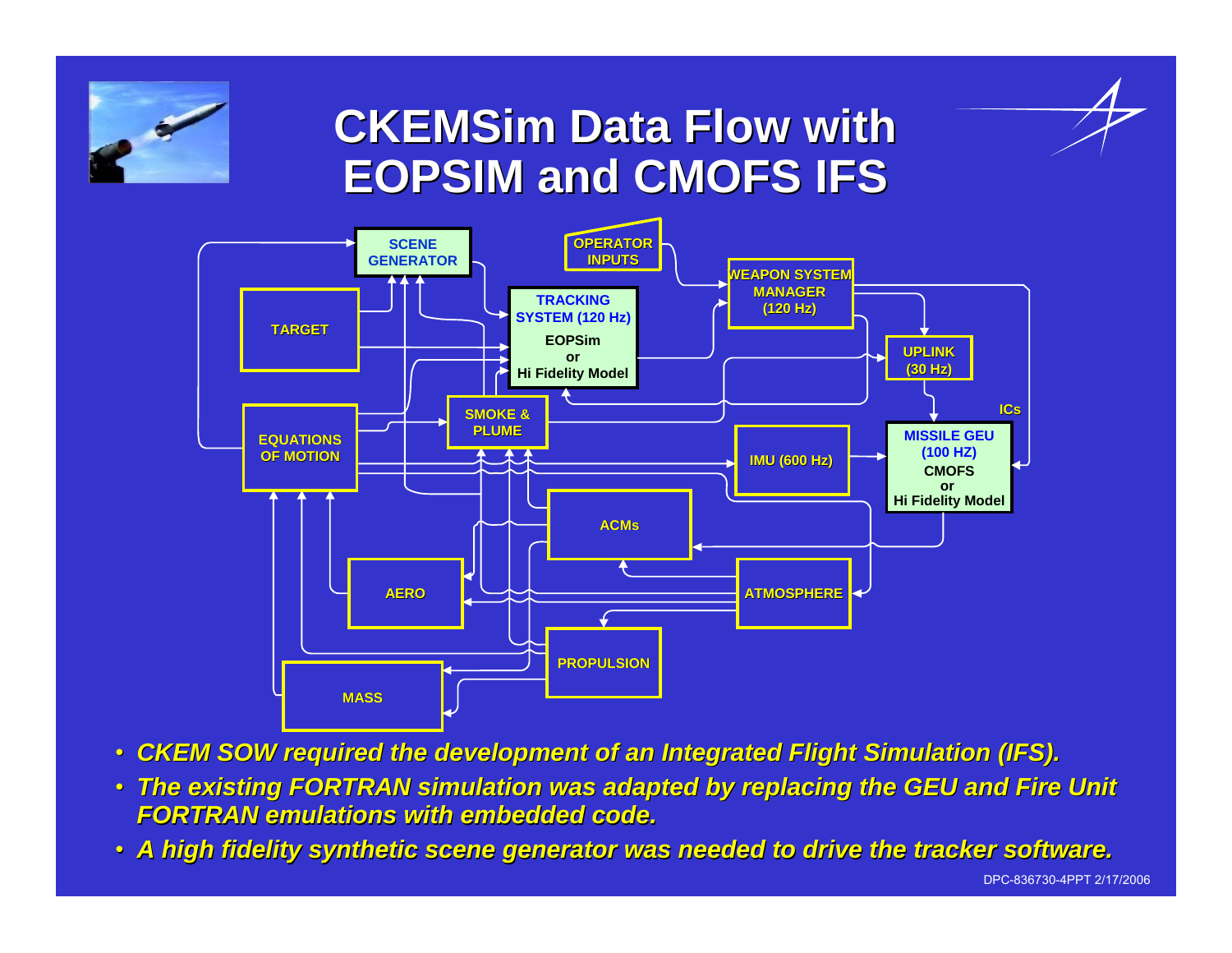

## **CKEMSim Hardware and Software and Software**

| <b>Component</b>                                                    | <b>Developed By</b>                              | <b>Compiler Used</b>                                                                                  | <b>Hardware Required</b>                                                                                             | <b>Comments</b>                                                                                 |
|---------------------------------------------------------------------|--------------------------------------------------|-------------------------------------------------------------------------------------------------------|----------------------------------------------------------------------------------------------------------------------|-------------------------------------------------------------------------------------------------|
| C <sub>++</sub> Model<br><b>Developer (CMD)</b><br><b>Executive</b> | <b>AMRDEC/</b><br><b>DESE</b><br><b>Research</b> | <b>Visual C++ Toolkit</b>                                                                             | <b>PC Processor</b>                                                                                                  | <b>Open source C++ kernel</b><br>used for simulation and<br>scientific computing<br>development |
| <b>Tracker Software</b>                                             | <b>Raytheon</b>                                  | <b>Visual Studio 6.0</b><br>$(C/C_{++})$                                                              | <b>PC Processor</b>                                                                                                  | <b>Operational software</b><br>recompiled for PC                                                |
| <b>Synthetic Scene</b><br><b>Generator</b>                          | <b>LMMFC, with</b><br>data from<br><b>AMRDEC</b> | <b>Visual Studio.net</b><br>$2003$ (C++),<br><b>Nvidia CG v 1.3 with</b><br><b>OpenGL version 2.0</b> | n Vidia Graphics<br>Card with 6600 or<br>6800 series chips<br>(with 12-bit<br>blending + CG),<br><b>PC Processor</b> | <b>Produces a data stream</b><br><b>identical to the FLIR and</b><br>DayTV output               |
| <b>CKEM Missile</b><br><b>Operational Flight</b><br><b>Software</b> | <b>LMMFC</b>                                     | <b>Visual Studio 6.0</b><br>$(C_{++})$                                                                | <b>PC Processor</b>                                                                                                  | <b>Operational software</b><br>recompiled for PC                                                |
| <b>Missile and Target</b><br><b>Truth Models</b>                    | <b>LMMFC</b>                                     | <b>Lahey Fortran 95</b><br>V5.6,<br><b>Visual C++ Toolkit</b>                                         | <b>PC Processor</b>                                                                                                  | Legacy models                                                                                   |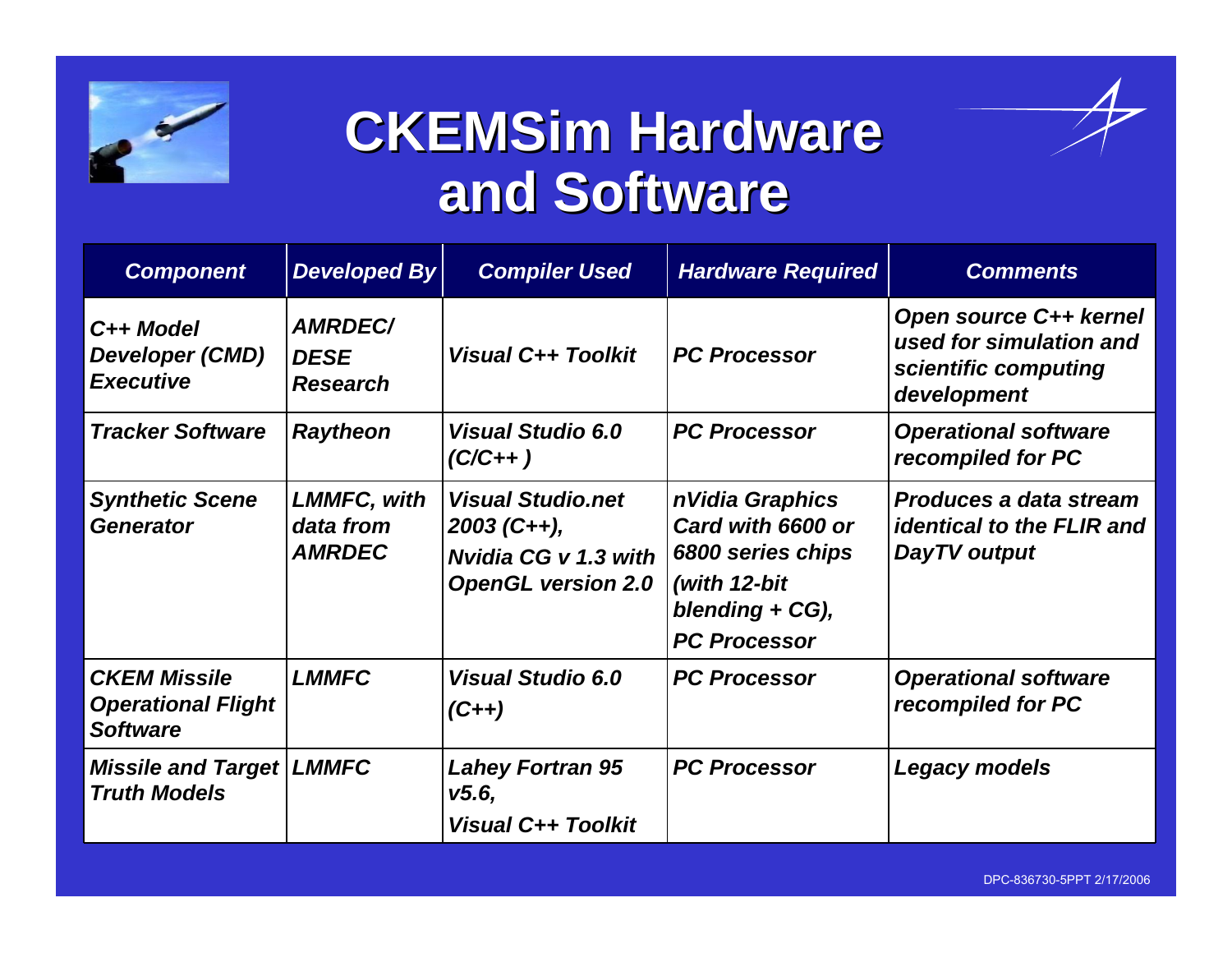

#### **CMOFS to FORTRAN/C++ Attitude Control Motor Model Interface Control Motor Model Interface**

- *CMOFS issues commands to fire Attitude Control Motors to correct ttitude Control Motors to correct course. course.*
- *This interface is typical of the interfaces developed for scen This interface is typical of the interfaces developed for scene generation and tracker software. e generation and tracker software.*

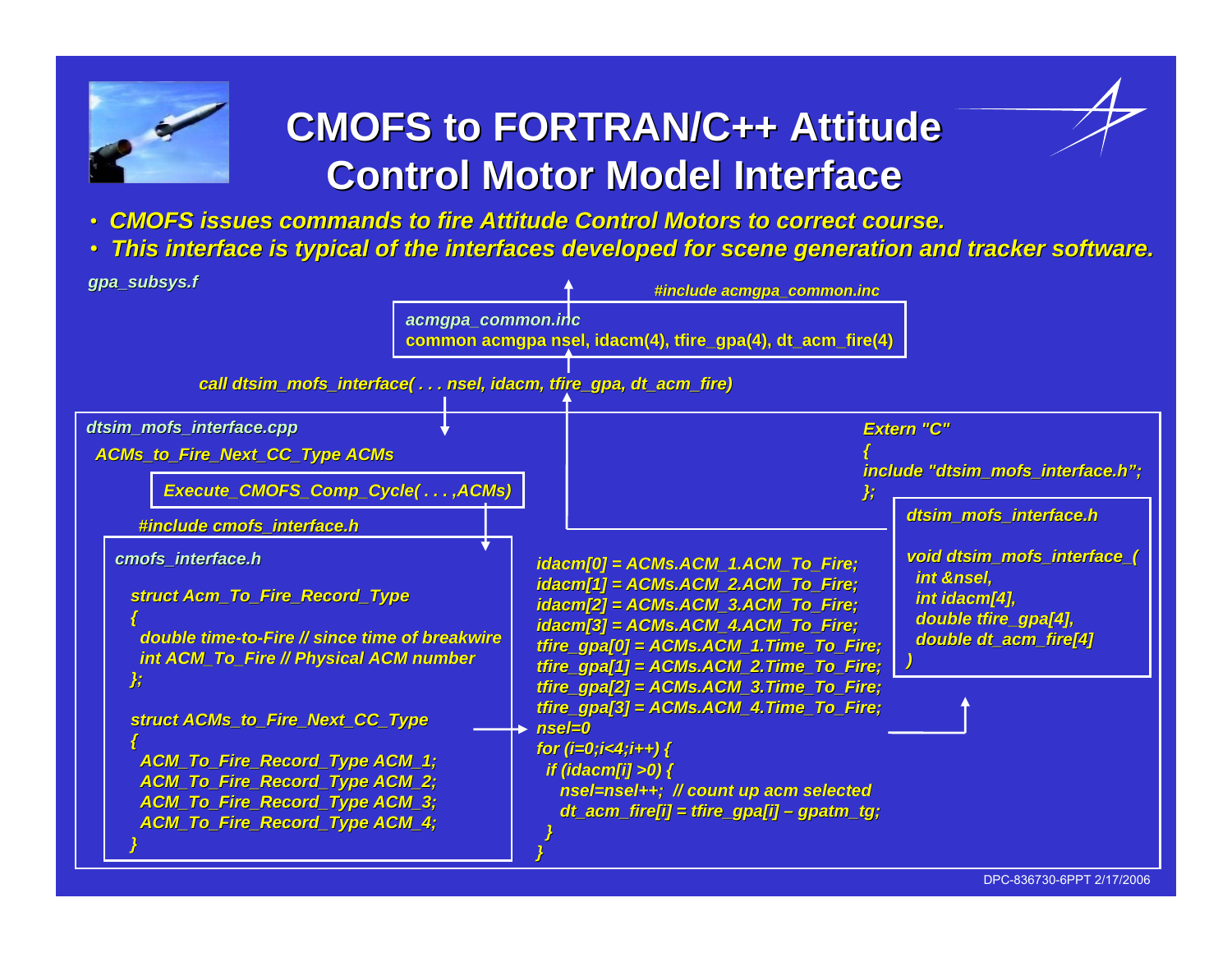

## **Visualization of a Simulated Engagement Simulated Engagement**



DPC-836730-7PPT 2/17/2006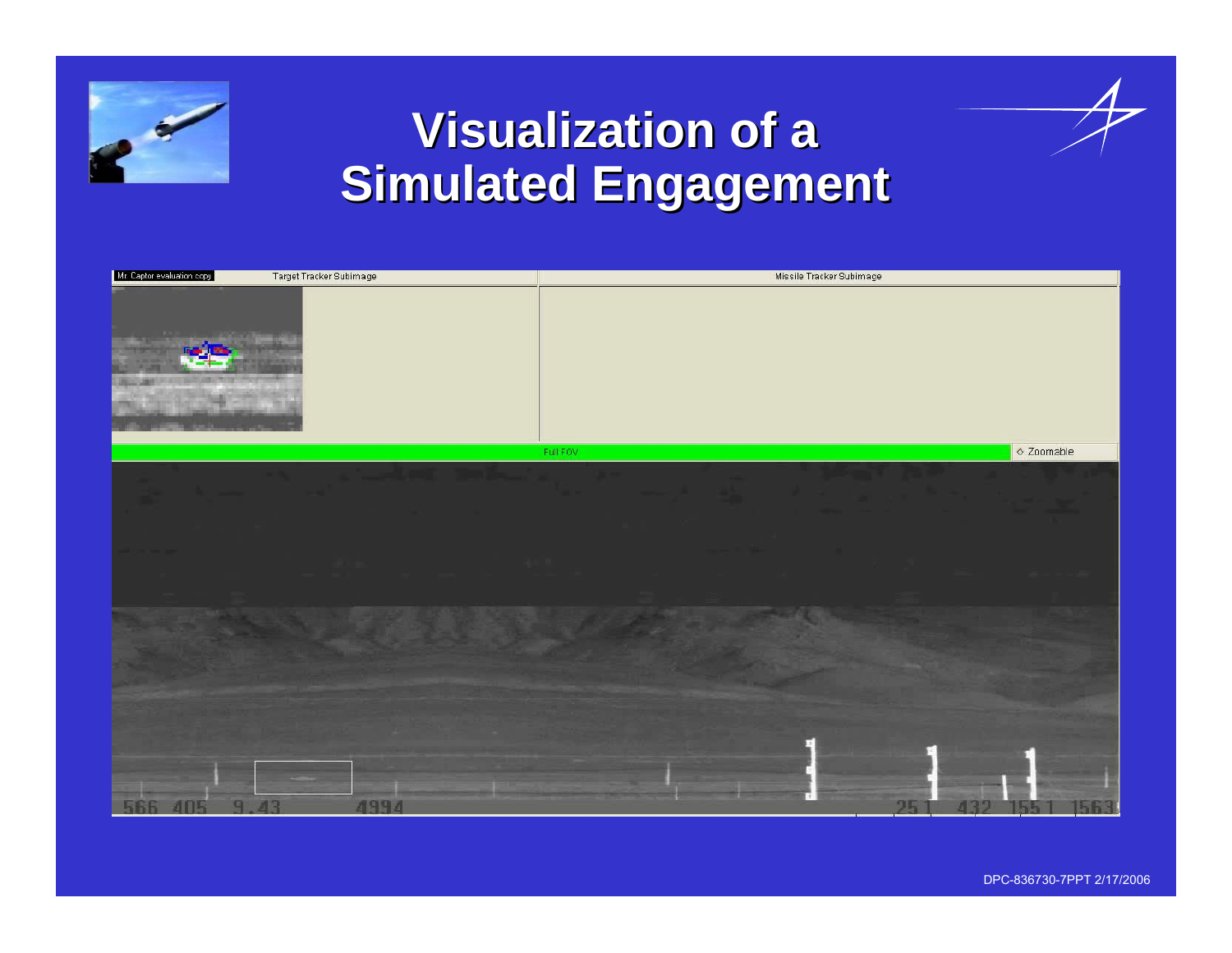

## **Lessons Learned Lessons Learned**

- *Intermixed languages work together reasonably well. Intermixed languages work together reasonably well.*
- Operational code needed to be revised to reinitialize *between Monte Carlo samples. between Monte Carlo samples.*
- *Graphics cards with the same chip, but different model Graphics cards with the same chip, but different model numbers or different drivers, produced different results. numbers or different drivers, produced different results.*
- Integration went smoothly because a clean interface was *established up front. established up front.*
- *If you need a scene generator, find someone who's done it If you need a scene generator, find someone who's done it*  **before successfully. Chances are even they will find it very** *difficult. difficult.*